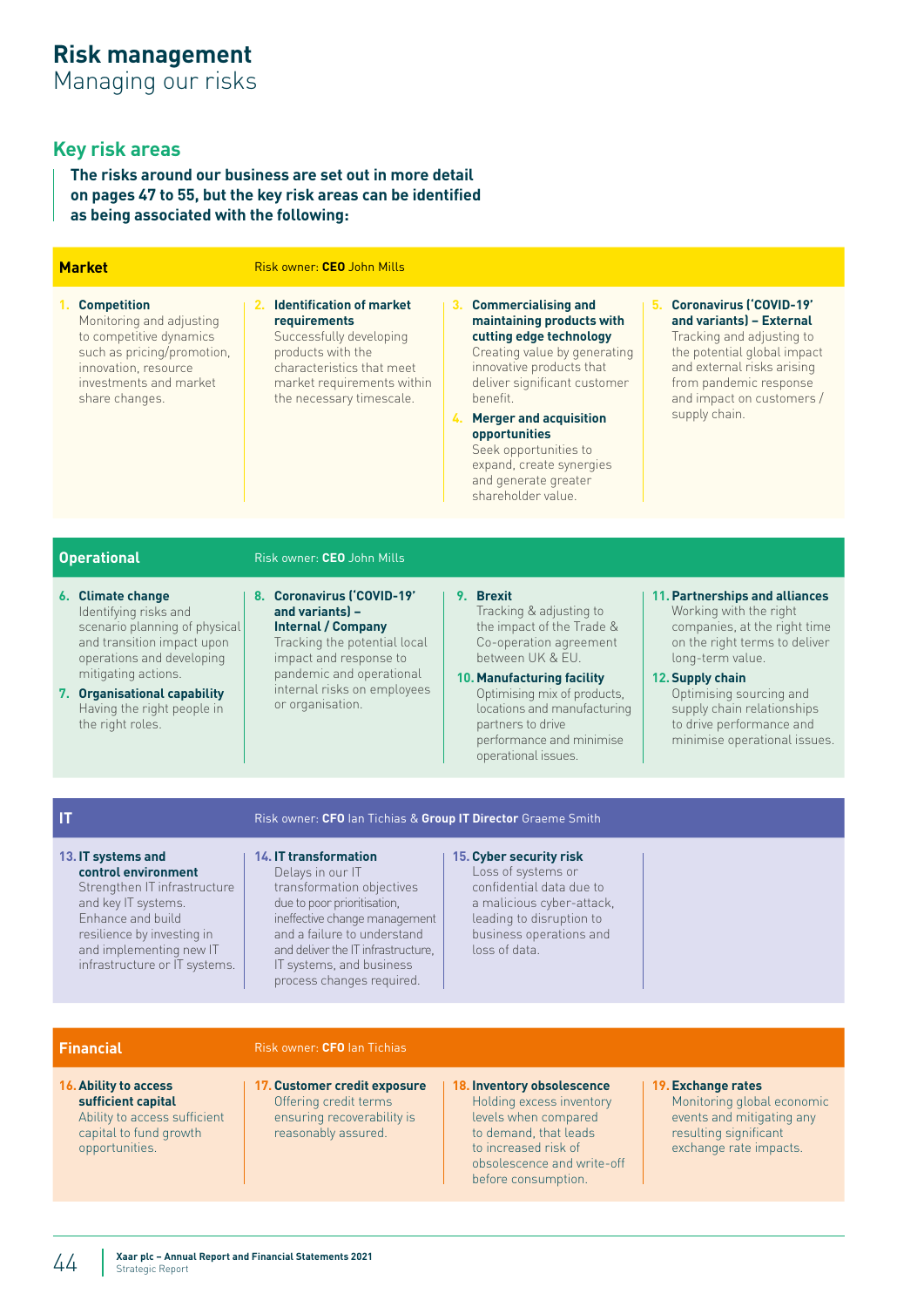# **Risk management**

**Effective risk management is key to our success against the dynamics of the industry that we operate in and the characteristics of our chosen business model.**

### **Background**

Overall the printing industry is declining in terms of total output, is generally capital intensive, is slow to react to change and is resistant to the adoption of new technology. Analogue printing processes are declining rapidly particularly in areas such as Commercial print (transactional documents and publications) where electronic media and digital printing processes are becoming more widespread. In areas such as Packaging and Textiles, where analogue processes are still dominant, the conversion to digital opportunity is significant.

The digital printing market in which we operate continues to grow, with the market expected to grow from USD \$24.8 billion in 2021 to USD \$34.3 billion in 2026, at a CAGR of 6.7%. Growing demand for sustainable printing and developments in packaging and textile industries are key factors driving the growth of the digital printing markets. (Source: [www.marketsandmarkets.com](http://www.marketsandmarkets.com))

The first approach to managing these risks is to have high quality leaders and teams within the business functions that proactively monitor and adjust to risks that could impact effectiveness. Other examples of the effective day-to-day management of these risks include operating multi-functional teams to share knowledge across the business, having regular stage gates in the management of development programmes, and the regular assessment of manufacturing capacity against future potential needs.

In addition to day-to-day processes the Group's risk register is formally reviewed at senior management and Board level, including the assessment of the performance of risk management during the preceding period. The Board will continue to develop the management framework across these specific risks so that it operates effectively alongside the changing organisational structure, and will inform an assessment of the Group's principal risks throughout 2022.

#### **Climate change**

During 2021, the senior management and Board re-evaluated the existing principal risks, and approved the escalation of climate change from an emerging to a principal risk. The Board considers that climate change has the potential to affect our business in various ways and while these may not be severe in the short term, we believe climate change-related risks are likely to have a medium and long-term impact on our business.

Notwithstanding the opportunities and threats climate change presents, the Directors have assessed that currently climate risks present no potential material adverse impact to the financial performance or position of the Group.

In 2022, we will conduct a formal assessment of climate-related scenarios to identify risks and opportunities and the potential impact of both physical and transition risks on the Group's operations, strategy and financial planning.

#### **Supply chain**

In the past year, Xaar has navigated the COVID-related supply chain disruptions fairly well. However, there continue to be significant global supply chain risks that could worsen due to COVID and variants, tight labour markets, key component capacity and potential inflationary dynamics. A new separate principal risk has been identified.

#### **Emerging risks**

The Board periodically reviews emerging risks, to consider and evaluate the potential impact of newly identified risks against current principal risks, and monitor developing issues. A report in Q4 2021 from Gartner highlighted the Top 5 emerging risks, and these were mapped against existing principal risks.

The Directors' views on each of the above and on emerging risks in general, were integrated into the management discussions and actions being taken on existing principal risks.

### **Cyber security**

Cyber risks continue to be a significant area of focus for the Group following the cyber security incident in October 2020. During 2021 we conducted further work under the IT transformation program to strengthen our IT security, focused on mitigating risks in operational technology in response to the changing dynamics and external cyber threats of new ransomware models. Work on maintaining and, where appropriate, improving the integrity of our system security remains an area of focus.

#### **Internal controls**

In compliance with provision 28 of the 2018 UK Corporate Governance Code, the Board regularly reviews the effectiveness of the Group's system of internal control.

The Board's monitoring covers all controls, including financial, operational and compliance controls, risk management systems and internal control systems. It is based principally on reviewing reports from management to consider whether significant risks are identified, evaluated, managed and controlled and whether any significant weaknesses are promptly remedied and indicate a need for more extensive monitoring.

Following the identification of internal control weakness in EPS during 2020, an action plan was initiated in 2021 to identify and strengthen the internal and management controls. Headcount restructuring and non-cash adjustments relating to slow moving and obsolete inventory were recognised in 2021. External advisors were engaged to support the newly appointed senior management team of EPS in remediation of the gaps identified and establish a proper control environment. In addition, the external advisors also assisted management in development and execution of audit readiness to support the year end preparation of accurate financial statements and supporting documentation.

The Board has also performed a specific assessment for the purpose of this Annual Report. This assessment considers all significant aspects of internal control arising during the period covered by the report. The Audit Committee assists the Board in discharging its review responsibilities.

| <b>Emerging risks</b>            | <b>Principal risk response</b>                                                       |
|----------------------------------|--------------------------------------------------------------------------------------|
| 1. New ransomware models         | <b>14. IT cyber risks</b> – remote working security<br>risks.                        |
| 2. Post-pandemic talent          | 7. Organisation capability - retention &<br>recruitment                              |
| 3. Endemic COVID-19 and variants | 8. Internal COVID-19 risks & 5. External<br><b>COVID-19 risks</b> – further variants |
| 4. Supply chain disruptions      | 5. External COVID-19 risks & 12. Supply chain                                        |
| 5. Hybrid workforce disparities  | 7. Organisation capability - engagement,<br>development & conduct                    |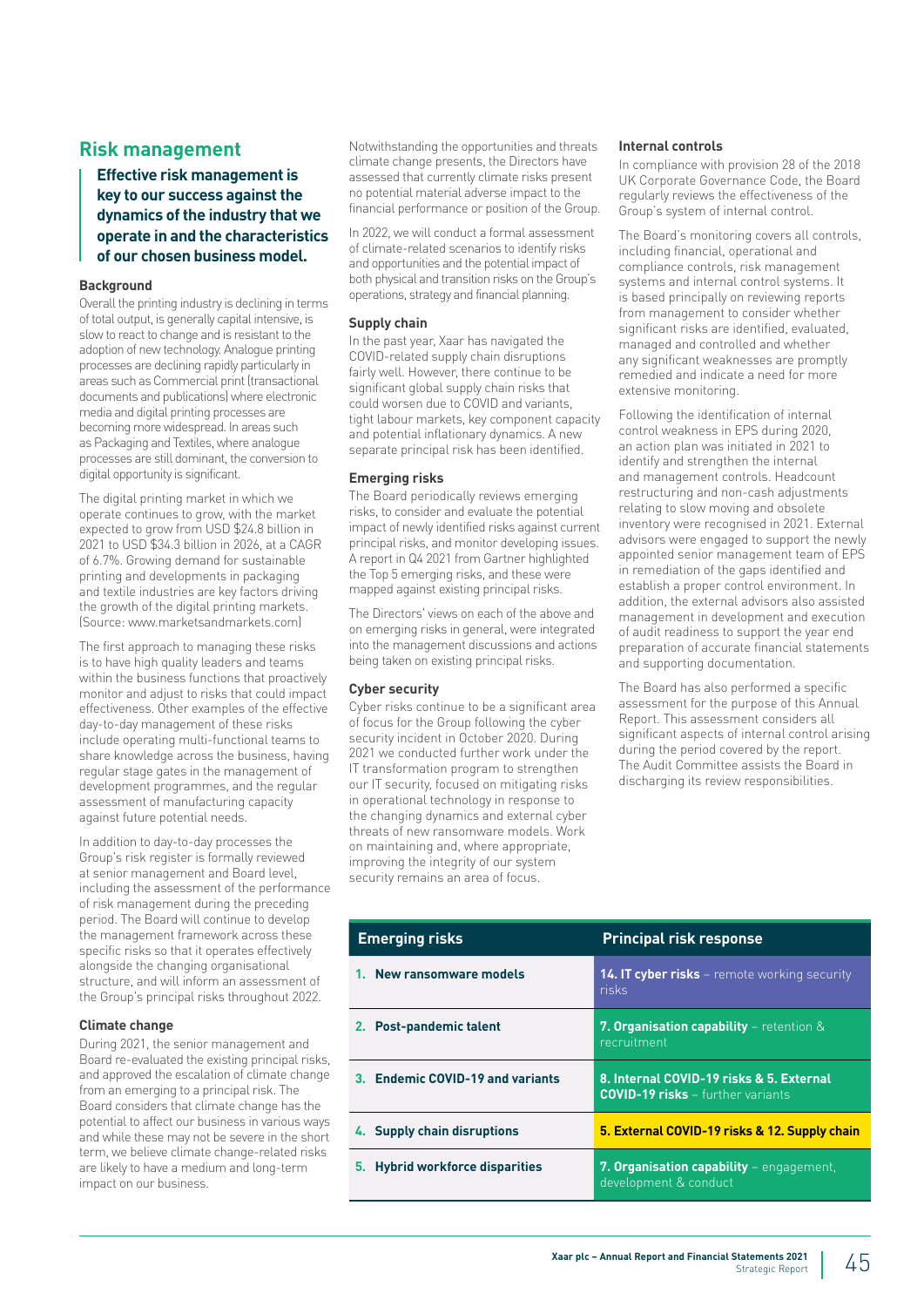#### **Compliance**

The Board has applied principle O of the 2018 UK Corporate Governance Code by establishing a continuous process for identifying, evaluating, and managing the significant risks the Group faces which has operated throughout the year and up to the date of this report. The internal control and risk management system is designed to manage rather than eliminate the risk of failure to achieve business objectives and can only provide reasonable and not absolute assurance with respect to the preparation of financial information and the safeguarding of assets against material misstatement or loss.

This also complies with FRC guidance on risk management, internal control and related financial and business reporting (September 2014).

# **Approach to risks**

**The first approach to managing these risks is to have high quality leaders and teams within the business functions that proactively monitor and adjust to risks that could impact effectiveness.**

#### **Probability rating**

The probability rating is the likelihood of an event occurring based on previous experiences, historical information and professional judgement with respect to the incident in the territory or industry. Probability can be subjective and is not an exact science. The probability of an incident occurring can be estimated to give a probability rating. This gives an overall view of the risk exposure faced by the business.

#### **Impact rating**

The impact of an incident can be measured in terms of human suffering, damage to assets, interruption to operations or business, effect on customers, impact on reputation/brand and financial loss. The calculation of the impact rating should be taken as the worst case in respect of these categories. The financial element of the impact rating is the amount of money that is "at risk".

This "at risk" means that it is either revenue at risk, or the cost of rebuilding a system, or replacement cost of hardware. This must be taken in the context that there are limited recovery capabilities and that revenue at risk is not a daily amount, but the amount of revenue that would be lost until the process, system or business function can be reinstated.

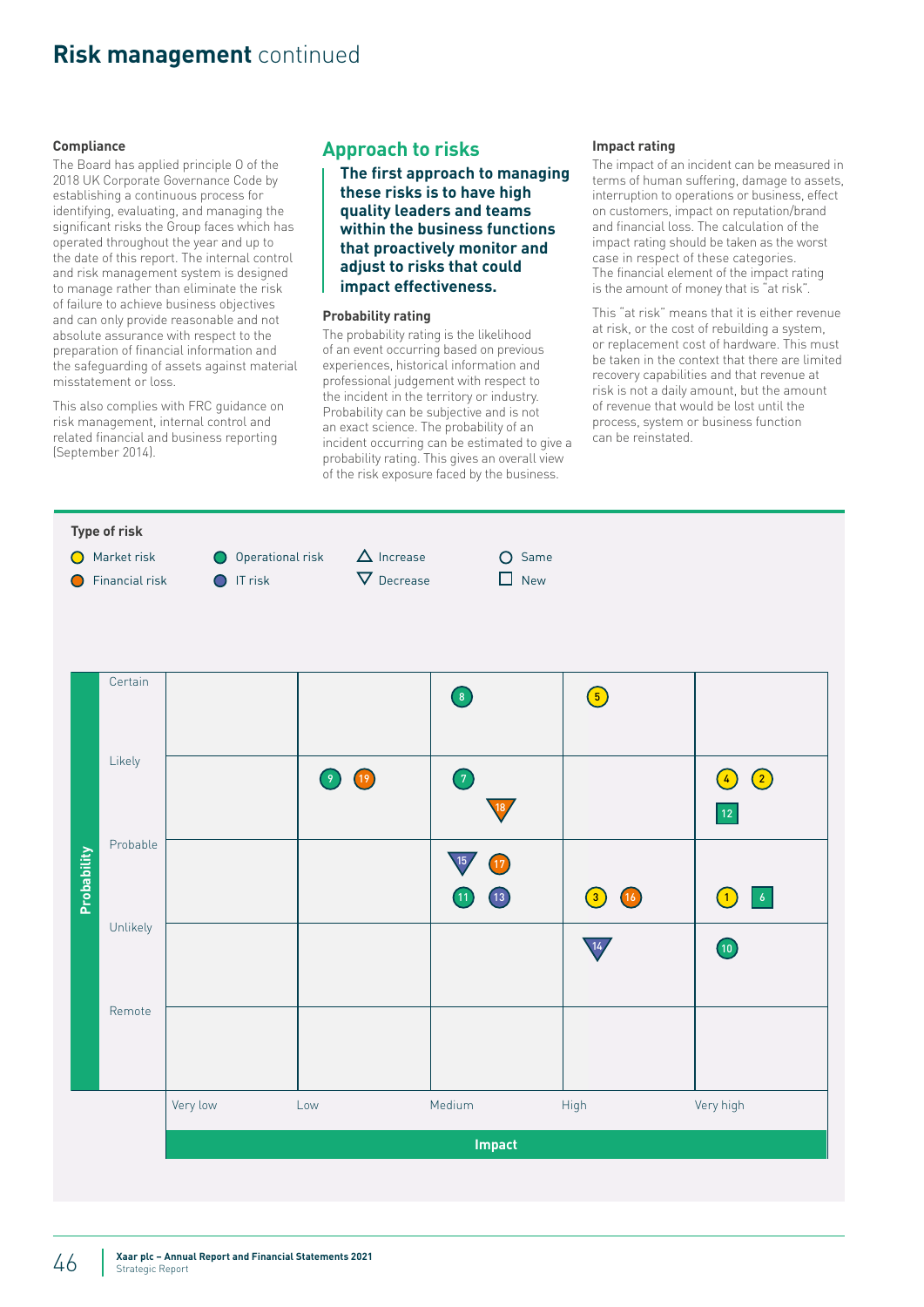| <b>Risk and link</b><br>to business unit                                             | Impact                                                                                                                                                                                                                                                                                                                                                                           | <b>Mitigation</b>                                                                                                                                                                                                                                                                                                                                                                                                                                                                                                                 | Likelihood<br><b>Magnitude</b><br>Change |
|--------------------------------------------------------------------------------------|----------------------------------------------------------------------------------------------------------------------------------------------------------------------------------------------------------------------------------------------------------------------------------------------------------------------------------------------------------------------------------|-----------------------------------------------------------------------------------------------------------------------------------------------------------------------------------------------------------------------------------------------------------------------------------------------------------------------------------------------------------------------------------------------------------------------------------------------------------------------------------------------------------------------------------|------------------------------------------|
| <b>Market</b>                                                                        |                                                                                                                                                                                                                                                                                                                                                                                  |                                                                                                                                                                                                                                                                                                                                                                                                                                                                                                                                   |                                          |
| 1. Competition                                                                       | We compete on the basis of our<br>technology, innovation, price, quality,<br>reliability, brand, reputation and<br>customer relationships.<br>Failure to continually improve in<br>these areas may mean that we lose<br>market share or have to reduce prices.<br>Since there are fixed factory costs,<br>reductions in sales volumes may<br>substantially lower profit margins. | Competitive pricing policies are employed and product<br>portfolios and pricing are constantly monitored. The<br>re-alignment of our go-to-market capabilities allows us<br>to focus more on our customers and to deliver requested<br>products into the OEM marketplace.<br>Production efficiency improvement programmes are<br>established to ensure that cost bases remain competitive<br>within the marketplace.<br>Regular communication and sharing of information<br>with customers and partners to enhance 'peer-to-peer' | <b>Probable</b><br><b>Very high</b><br>Σ |
|                                                                                      | We are the only true independent<br>printhead company in the world and<br>we are competing with vertically<br>integrated large scale multinational<br>companies.                                                                                                                                                                                                                 | relationships. Market reports and other reliable sources<br>are reviewed to improve demand forecasting.<br>Continued investment in innovative technical solutions for<br>development of new applications from existing technologies<br>and launch new technologies.                                                                                                                                                                                                                                                               |                                          |
| 2. Failure to<br>identify market<br>requirements                                     | Products need to meet the changing<br>demands of the market, including<br>regulatory changes.                                                                                                                                                                                                                                                                                    | Regular, specific and detailed reviews are held to assess<br>current and anticipated market requirements, including<br>expected regulatory changes.                                                                                                                                                                                                                                                                                                                                                                               | <b>Likely</b><br><b>Very high</b>        |
|                                                                                      | Failure to meet future market<br>requirements/specifications could<br>impact on long-term revenue and profit.                                                                                                                                                                                                                                                                    | These reviews include regular customer visits between<br>senior executives, technical experts and R&D team<br>members to develop a culture of innovation that focuses<br>on delivering technical solutions to original equipment<br>manufacturers' ('OEMs') requirements.                                                                                                                                                                                                                                                         |                                          |
|                                                                                      |                                                                                                                                                                                                                                                                                                                                                                                  | Product developments are selected on appropriate criteria.<br>Product development activity is properly managed with<br>regular reviews of progress against project plans, and<br>gated milestone reviews. We have a rigorous product<br>lifecycle management process which ensures<br>we deliver against our customers' requirements.                                                                                                                                                                                             |                                          |
| 3. Commercialising<br>and maintaining<br>products with<br>cutting edge<br>technology | We aim to produce quality end<br>products. Failure to meet the required<br>quality standards could have an impact<br>on products that have been sold or<br>that are held in inventory.                                                                                                                                                                                           | The quality of supplies is constantly monitored. Quality<br>performance is regularly reviewed by senior management<br>who apply appropriate resources to systematically address<br>recurrent problems. New products are thoroughly tested<br>before launch.                                                                                                                                                                                                                                                                       | <b>Probable</b><br><b>High</b><br>እ      |
|                                                                                      | This could lead to:<br>• Unexpected costs associated with<br>resolving the issues                                                                                                                                                                                                                                                                                                | Xaar's manufacturing facilities are ISO 9001 accredited.<br>Customer returns are reviewed quickly using a consistent<br>and thorough investigation process.                                                                                                                                                                                                                                                                                                                                                                       |                                          |
|                                                                                      | • Possible warranty costs, customer<br>compensation or write-down in<br>inventory values                                                                                                                                                                                                                                                                                         | Warranty costs, RMA and customer return costs are<br>reviewed and compared against forecast to highlight<br>unexpected costs, and identify root cause for corrective<br>action. We will continue to focus on product innovation.                                                                                                                                                                                                                                                                                                  |                                          |
|                                                                                      | • Potentially longer-term revenue<br>loss if customers move to<br>competitors and damage<br>to reputation.                                                                                                                                                                                                                                                                       | This is evidenced by our continued focus on R&D spend and<br>the number of new products brought to market.                                                                                                                                                                                                                                                                                                                                                                                                                        |                                          |
|                                                                                      | We operate in an increasingly dynamic<br>and changing environment. To counter<br>the risks associated with this and,<br>most importantly, to exploit the<br>opportunities it presents, we must<br>embrace innovation, protect our<br>Intellectual Property and capitalise on<br>technology advancements to ensure<br>we grow our market position.                                |                                                                                                                                                                                                                                                                                                                                                                                                                                                                                                                                   |                                          |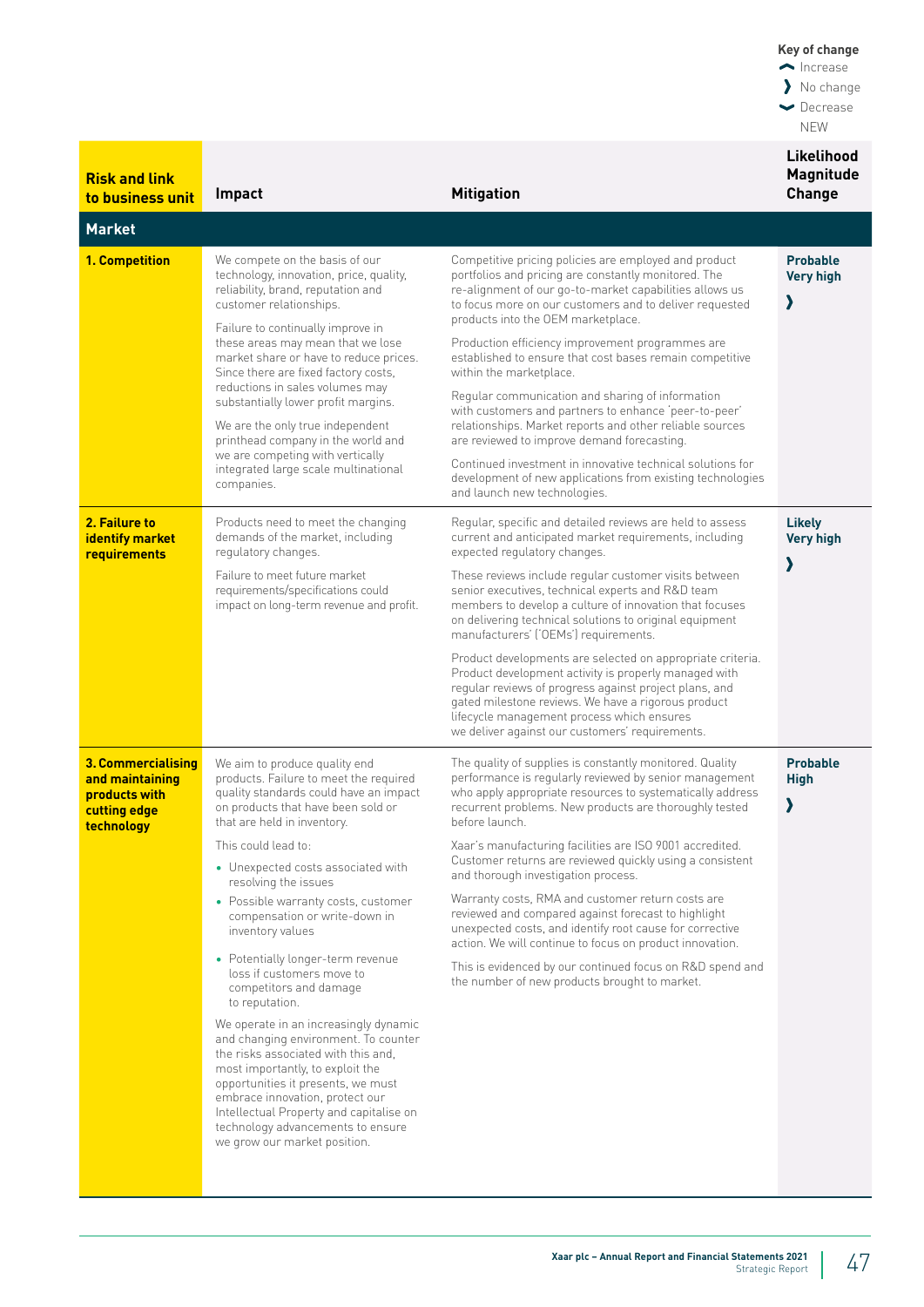| <b>Risk and link</b><br>to business unit                 | Impact                                                                                                                                                                                                                                                                                                                                                                                                                                                                                                                                                                                                                                 | <b>Mitigation</b>                                                                                                                                                                                                                                                                                                                                                                                                                                                                                                                                                                                                                                                                                                                                                                                                                                                                                                                                                                                                                                                                                                                                                                               | Likelihood<br><b>Magnitude</b><br><b>Change</b> |
|----------------------------------------------------------|----------------------------------------------------------------------------------------------------------------------------------------------------------------------------------------------------------------------------------------------------------------------------------------------------------------------------------------------------------------------------------------------------------------------------------------------------------------------------------------------------------------------------------------------------------------------------------------------------------------------------------------|-------------------------------------------------------------------------------------------------------------------------------------------------------------------------------------------------------------------------------------------------------------------------------------------------------------------------------------------------------------------------------------------------------------------------------------------------------------------------------------------------------------------------------------------------------------------------------------------------------------------------------------------------------------------------------------------------------------------------------------------------------------------------------------------------------------------------------------------------------------------------------------------------------------------------------------------------------------------------------------------------------------------------------------------------------------------------------------------------------------------------------------------------------------------------------------------------|-------------------------------------------------|
| <b>Market</b>                                            |                                                                                                                                                                                                                                                                                                                                                                                                                                                                                                                                                                                                                                        |                                                                                                                                                                                                                                                                                                                                                                                                                                                                                                                                                                                                                                                                                                                                                                                                                                                                                                                                                                                                                                                                                                                                                                                                 |                                                 |
| 4. Merger and<br>acquisition<br>opportunities            | Our strategy is predicated primarily on<br>organic growth.<br>Failure to realise the expected benefits<br>of an acquisition or post acquisition<br>performance of the acquired business<br>not meeting the expected financial<br>performance at the time acquisition<br>terms were agreed could adversely<br>affect the strategic development, future<br>financial results and prospects<br>of the Group.<br>Divestments also carry risk. We may<br>sell an asset at the wrong time, or may<br>not realise appropriate value for the<br>asset. Separation may be complex<br>and, if poorly executed, may impact<br>the wider business. | Full financial and other due diligence is conducted<br>to the extent reasonably achievable in the context<br>of each opportunity arising from acquisition or divestment.<br>Integration risk and planning would be reviewed<br>and undertaken as part of every acquisition.<br>A detailed business case including forecasts is reviewed<br>by the Board for each opportunity for acquisition or<br>divestment.<br>Use of external advisors.                                                                                                                                                                                                                                                                                                                                                                                                                                                                                                                                                                                                                                                                                                                                                     | <b>Likely</b><br><b>Very high</b><br>እ          |
| <b>5. Coronavirus</b><br>(COVID-19) -<br><b>External</b> | In the uncertain environment of a global<br>pandemic, the impact of COVID-19 can<br>be felt within the entire customer base<br>and supply chain.<br>We operate in a global environment with<br>significant exposure as part of the new<br>business model to OEM customers in<br>China, Europe and USA.<br>Any slowdown in the global economy<br>could lead to delays in capital<br>investment for new equipment that<br>utilises Xaar printheads.<br>Temporary disruption to the supply chain<br>and further workplace restrictions may<br>threaten to slow down production.                                                           | Whilst it is difficult for a company individually to mitigate<br>against a global economic slowdown, taking a portfolio<br>approach on risk factors enables Xaar to spread the risk<br>throughout its customer base, rather than previously relying<br>upon distribution as a business model.<br>We are carefully monitoring our own supply chain and are<br>in regular contact with our suppliers. We hold a sufficient<br>buffer stock of critical components and at present we do<br>not foresee any supply issues.<br>Xaar has improved its customer relationships and remains<br>close to its customers to be able to respond quickly to any<br>slowdown; the opening of the China subsidiary will enable<br>an agile response specifically in this market.<br>Order books and manufacturing processes are closely<br>aligned with goods manufactured to customer order.<br>Newly developed printheads will enable Xaar to diversify<br>into a broader customer base and new vertical markets.<br>Scenario planning alongside stress testing and reverse<br>stress testing to identify and develop alternative solutions, as<br>guidance and requirements change during an evolving event. | <b>Certain</b><br><b>High</b><br>እ              |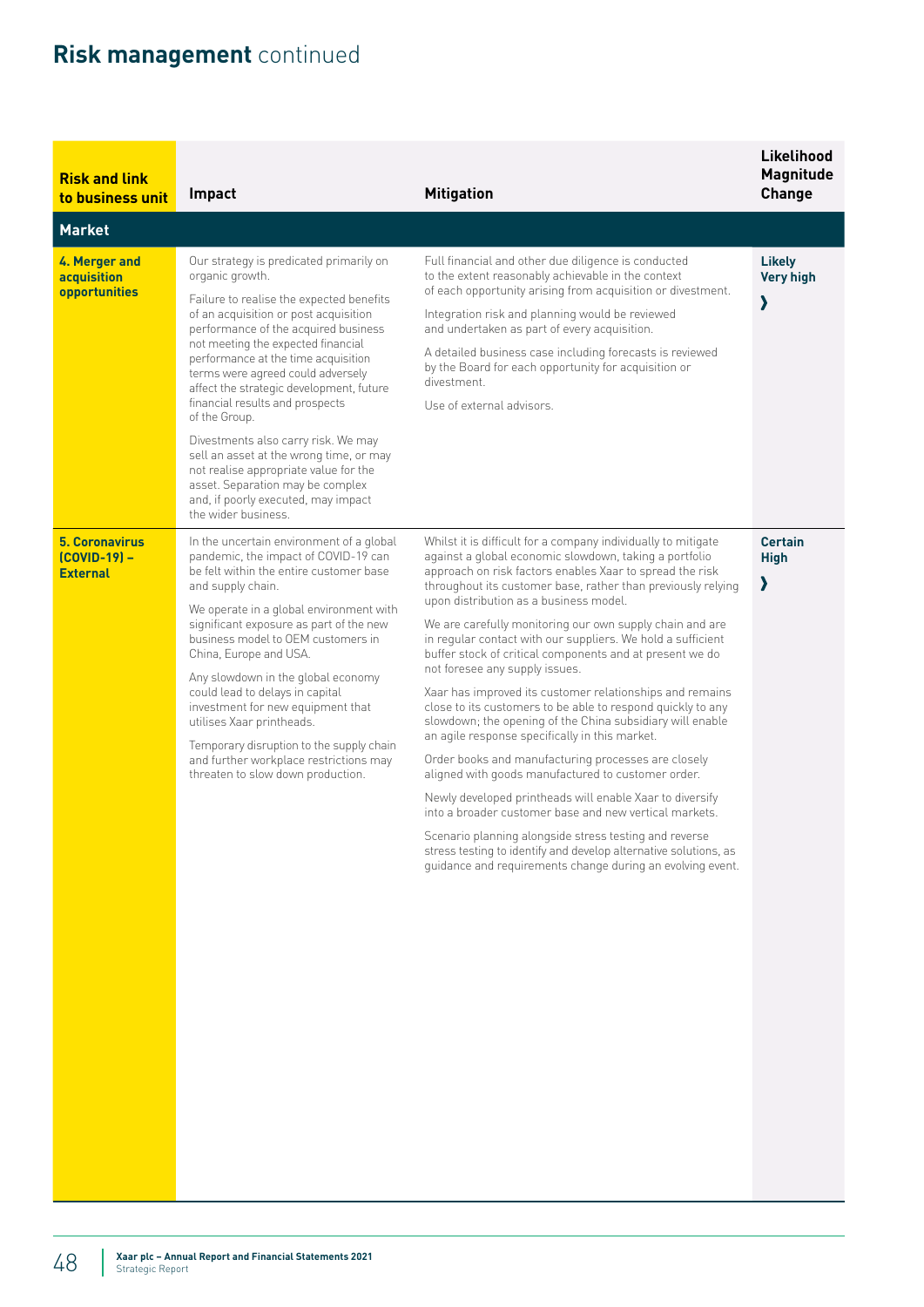| <b>Risk and link</b><br>to business unit | Impact                                                                                                                                                                                                                                                                                                                                                                                                                                                                   | <b>Mitigation</b>                                                                                                                                                                                                                                                   | Likelihood<br><b>Magnitude</b><br><b>Change</b>   |
|------------------------------------------|--------------------------------------------------------------------------------------------------------------------------------------------------------------------------------------------------------------------------------------------------------------------------------------------------------------------------------------------------------------------------------------------------------------------------------------------------------------------------|---------------------------------------------------------------------------------------------------------------------------------------------------------------------------------------------------------------------------------------------------------------------|---------------------------------------------------|
| <b>Operational</b>                       |                                                                                                                                                                                                                                                                                                                                                                                                                                                                          |                                                                                                                                                                                                                                                                     |                                                   |
| 6. Climate change                        | Climate change is not only a future<br>challenge. The IPCC report in 2021<br>was declared a "code red for humanity".<br>The IPCC, IEA & COP26 have re-enforced<br>the changes that are required to<br>re-wire the economy to a low carbon<br>manufacturing one - and the climate<br>impacts that are expected in a range<br>of scenarios.<br>The impact of Climate change can be<br>specified as:<br>a) the physical risks that may impact                               | Investigating and reporting on climate-related risks and<br>opportunities in adherence to internationally accepted<br>recommendations, such as those published by the Financial<br>Stability Board's Task Force on Climate-related Financial<br>Disclosures (TCFD). | <b>Probable</b><br><b>Very High</b><br><b>NEW</b> |
|                                          |                                                                                                                                                                                                                                                                                                                                                                                                                                                                          | The assessment of the risks associated with climate change<br>can also identify opportunities that arise to help potential<br>customers reduce their emissions and increase efficiencies<br>by using digital printhead solutions.                                   |                                                   |
|                                          |                                                                                                                                                                                                                                                                                                                                                                                                                                                                          | Physical risks:<br>• Major incident plans are in place with specific provisions<br>for areas most exposed to potential risks (flood, fires,<br>hurricanes etcl                                                                                                      |                                                   |
|                                          | the assets of the business, and cause<br>business disruption (e.g. flooding),<br>and extreme weather events that may                                                                                                                                                                                                                                                                                                                                                     | • Geographic spread of the business limits the impact<br>to our customers                                                                                                                                                                                           |                                                   |
|                                          | negatively impact the supply chain, to<br>the increases in temperature that will                                                                                                                                                                                                                                                                                                                                                                                         | • Our sourcing strategy takes into account risks associated<br>with our key suppliers.                                                                                                                                                                              |                                                   |
|                                          | impact human activity and the global<br>supply chain, at an extreme level this<br>could negatively impact the global<br>economy and cause mass emigration<br>from emerging economies<br><b>b)</b> the transition risks in managing the<br>shift to a low carbon economy, and<br>investment / expenditure to manage<br>the transition and remain viable -<br>the potential for reputation damage<br>should the transition be poorly<br>executed or risk of "greenwashing" | Undertake scenario planning across two climate scenarios<br>(e.g. RCP2.6, RCP 8.5) to identify recommendations for<br>key mitigation measures and resilience consideration,<br>including:                                                                           |                                                   |
|                                          |                                                                                                                                                                                                                                                                                                                                                                                                                                                                          | • Flood modelling<br>• Full assessment of key climate perils.                                                                                                                                                                                                       |                                                   |
|                                          |                                                                                                                                                                                                                                                                                                                                                                                                                                                                          | <b>Transition risks:</b><br>• Develop Sustainability Roadmap to deliver 'Net Zero<br>by 2030<br>• Outline metrics and targets in support of reducing                                                                                                                |                                                   |
|                                          | if announcements are not supported<br>by actions that are measurable.                                                                                                                                                                                                                                                                                                                                                                                                    | greenhouse gas emissions and developing Science<br>Based Targets to 1.5°C across Scope 1, 2 & 3 emissions                                                                                                                                                           |                                                   |
|                                          |                                                                                                                                                                                                                                                                                                                                                                                                                                                                          | • Continue reducing carbon use to minimise impact, and<br>to become a low carbon manufacturer                                                                                                                                                                       |                                                   |
|                                          |                                                                                                                                                                                                                                                                                                                                                                                                                                                                          | • Identify "spend to save" projects that are cash generative<br>• Continue GHG mitigation actions to maintain a carbon<br>neutral position.                                                                                                                         |                                                   |
|                                          |                                                                                                                                                                                                                                                                                                                                                                                                                                                                          | Develop transparency and credibility in 'net zero'<br>commitments with verifiable plans and progress in both<br>near-term and medium-term action plans.                                                                                                             |                                                   |
|                                          |                                                                                                                                                                                                                                                                                                                                                                                                                                                                          |                                                                                                                                                                                                                                                                     |                                                   |
|                                          |                                                                                                                                                                                                                                                                                                                                                                                                                                                                          |                                                                                                                                                                                                                                                                     |                                                   |
|                                          |                                                                                                                                                                                                                                                                                                                                                                                                                                                                          |                                                                                                                                                                                                                                                                     |                                                   |
|                                          |                                                                                                                                                                                                                                                                                                                                                                                                                                                                          |                                                                                                                                                                                                                                                                     |                                                   |
|                                          |                                                                                                                                                                                                                                                                                                                                                                                                                                                                          |                                                                                                                                                                                                                                                                     |                                                   |
|                                          |                                                                                                                                                                                                                                                                                                                                                                                                                                                                          |                                                                                                                                                                                                                                                                     |                                                   |
|                                          |                                                                                                                                                                                                                                                                                                                                                                                                                                                                          |                                                                                                                                                                                                                                                                     |                                                   |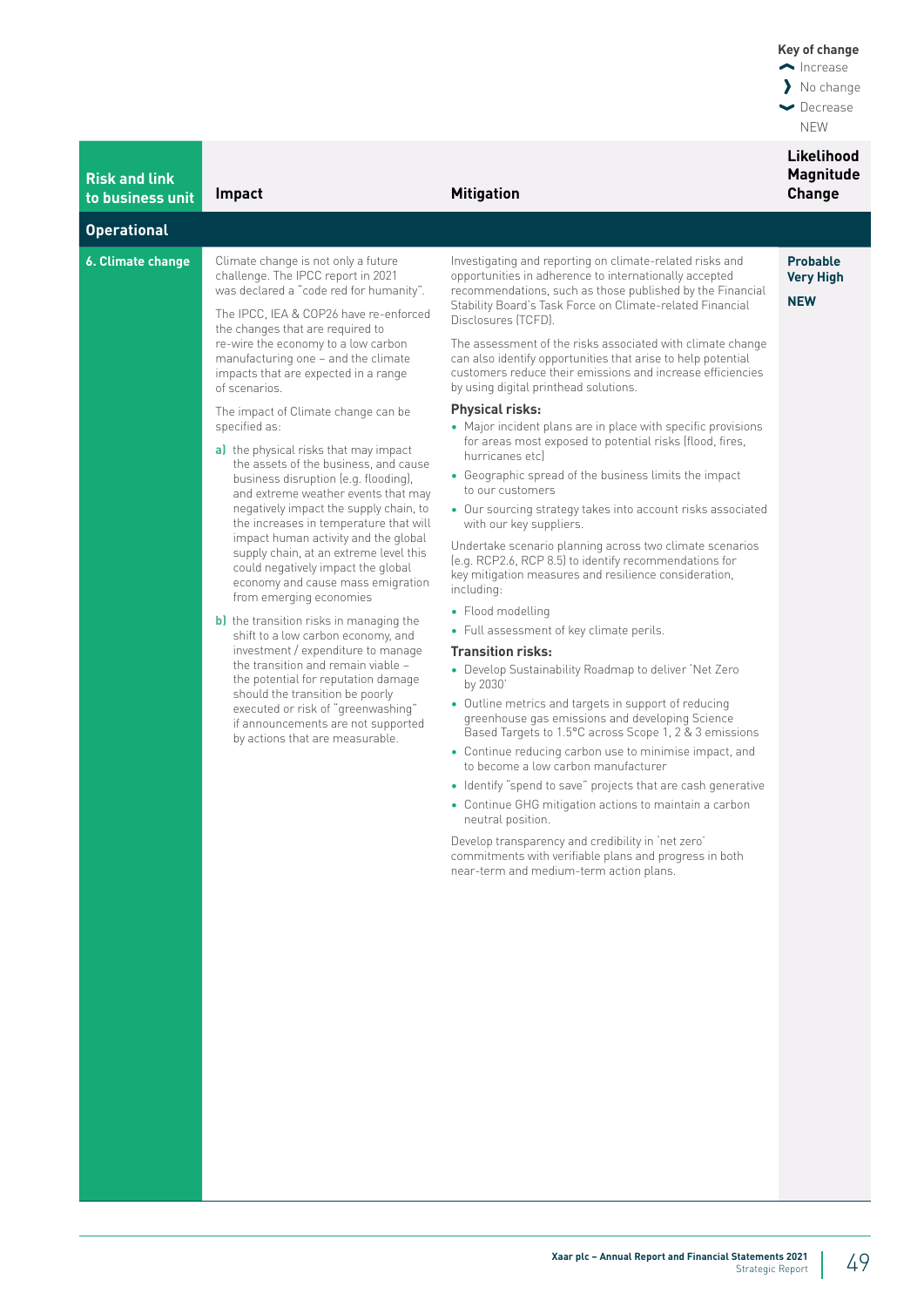| <b>Risk and link</b><br>to business unit                                   | Impact                                                                                                                                                                                                                                                                                                                                                                                                                                                                                                                                                                                                                         | <b>Mitigation</b>                                                                                                                                                                                                                                                                                                                                                                                                                                                                                                                                                                                                                                                                                                                                                                                                                                                                                                                                                                                                                                                                                                                                                                                                                                                                                                                                                                                                                                                                                                                                                                                                             | Likelihood<br><b>Magnitude</b><br><b>Change</b> |
|----------------------------------------------------------------------------|--------------------------------------------------------------------------------------------------------------------------------------------------------------------------------------------------------------------------------------------------------------------------------------------------------------------------------------------------------------------------------------------------------------------------------------------------------------------------------------------------------------------------------------------------------------------------------------------------------------------------------|-------------------------------------------------------------------------------------------------------------------------------------------------------------------------------------------------------------------------------------------------------------------------------------------------------------------------------------------------------------------------------------------------------------------------------------------------------------------------------------------------------------------------------------------------------------------------------------------------------------------------------------------------------------------------------------------------------------------------------------------------------------------------------------------------------------------------------------------------------------------------------------------------------------------------------------------------------------------------------------------------------------------------------------------------------------------------------------------------------------------------------------------------------------------------------------------------------------------------------------------------------------------------------------------------------------------------------------------------------------------------------------------------------------------------------------------------------------------------------------------------------------------------------------------------------------------------------------------------------------------------------|-------------------------------------------------|
| <b>Operational</b>                                                         |                                                                                                                                                                                                                                                                                                                                                                                                                                                                                                                                                                                                                                |                                                                                                                                                                                                                                                                                                                                                                                                                                                                                                                                                                                                                                                                                                                                                                                                                                                                                                                                                                                                                                                                                                                                                                                                                                                                                                                                                                                                                                                                                                                                                                                                                               |                                                 |
| 7. Organisational<br>capability                                            | Our people remain key to our business.<br>Ensuring the right people are in the right<br>roles is critical to our future success and<br>growth.<br>Operations in remote locations or highly<br>competitive markets make attracting<br>and retaining skilled employees<br>challenging.<br>We need to attract and retain the right<br>talent to enable achievement of our<br>strategic aims. Failure to do this risks<br>delivery and growth as follows:<br>• Lack of staff to meet a specific<br>business need or contract<br>requirement<br>• Loss of project specialisms<br>• Single point of failure<br>• Loss of key skills. | Our focus is to minimise the voluntary turnover of<br>employees, through better hiring for fit, improved induction<br>procedures and employee engagement initiatives.<br>Launched in 2021, new corporate values (EPIICC):<br>• Everything with Passion<br>• Innovative<br>• Integrity<br>• Creative<br>• Collaborative<br>The Group reviews remuneration to ensure that the<br>appropriate reward packages accompany a fulfilling<br>work environment.<br>Annual performance management reviews for the majority<br>of employees to identify talent and develop key employees.<br>Investment to build a learning organisation with focus<br>on culture, reward and recognition.<br>An updated suite of Learning and Development tools is<br>being progressed to ensure key skills are developed and<br>enhanced. Internal courses are developed in conjunction<br>with the Institute of Learning and Management (ILM) to<br>support key manager development.<br>A new graduate and apprenticeship programme was<br>launched in 2021.                                                                                                                                                                                                                                                                                                                                                                                                                                                                                                                                                                                          | <b>Likely</b><br><b>Medium</b><br>$\lambda$     |
| <b>8. Coronavirus</b><br>['COVID-19']<br>- Internal /<br><b>Operations</b> | Impact across all business operations<br>and locations:<br>Reduction in staff availability<br>and development of commercial<br>opportunities.<br>With the continued uncertainty<br>associated with the virus it is too early<br>to assess the impact on the Group's<br>financial performance.<br>IT infrastructure - see 13. IT systems.                                                                                                                                                                                                                                                                                       | Campaigns to increase performance and development<br>of communication between managers and employees<br>to ensure alignment to Company objectives.<br>We had stopped all international travel and remote access<br>and business continuity testing has been performed.<br>As we enter a 'post-COVID' world, international travel will be<br>evaluated in conjunction with a risk assessment by location.<br>Employees where possible are working from home, and we<br>have communicated sick and self-quarantine policies<br>to all our staff.<br>Employees who work from home have effective digital<br>collaboration tools to enable continued effective<br>communication with their colleagues, customers and<br>suppliers; we raise employee awareness to cyber security<br>risks and implement additional security measures related<br>to remote working.<br>There has been minimal impact upon the manufacturing<br>operations in Huntingdon, with work being performed to<br>new shift patterns to reduce the number of staff on site<br>at any one time. COVID secure working practices have<br>been introduced across all sites with handwashing, face<br>coverings and safe working spaces being mandatory<br>for all employees.<br>The Group is debt free with sufficient cash reserves and<br>liquidity to be able to continue operations "as-is" in the<br>short term. The business has a proven track record for<br>disciplined cost control, which will continue to be vital<br>in the current trading environment.<br>In 2021 no claims for furlough or job support were<br>requested from the UK Government. | <b>Certain</b><br><b>Medium</b><br>$\lambda$    |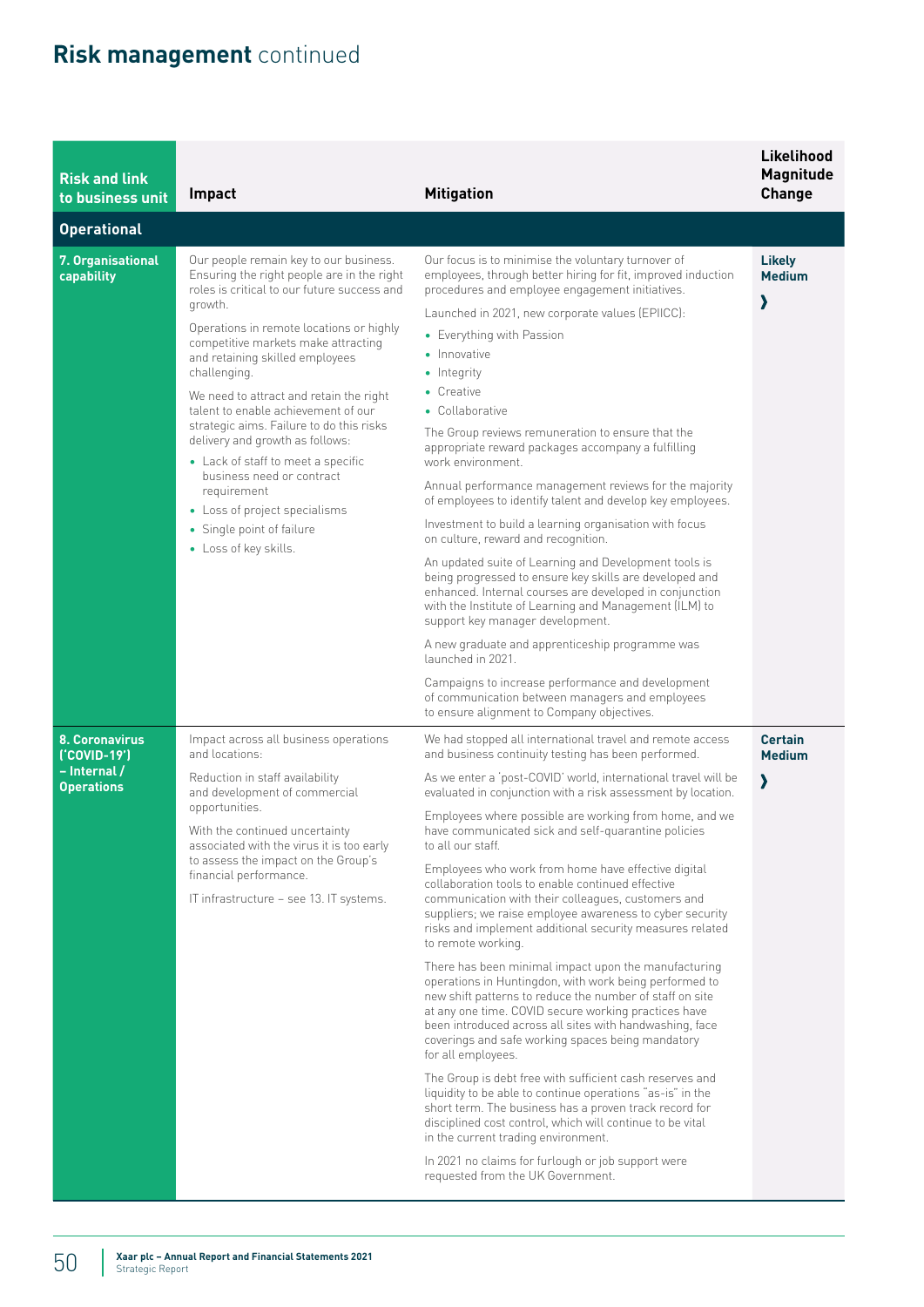| <b>Risk and link</b><br>to business unit | Impact                                                                                                                                                                                                                                    | <b>Mitigation</b>                                                                                                                                                                                                                                                    | Likelihood<br><b>Magnitude</b><br><b>Change</b> |
|------------------------------------------|-------------------------------------------------------------------------------------------------------------------------------------------------------------------------------------------------------------------------------------------|----------------------------------------------------------------------------------------------------------------------------------------------------------------------------------------------------------------------------------------------------------------------|-------------------------------------------------|
| <b>Operational</b>                       |                                                                                                                                                                                                                                           |                                                                                                                                                                                                                                                                      |                                                 |
| 9. Brexit                                | The United Kingdom's decision to leave<br>the European Union presents both risks<br>and opportunities to the Company.                                                                                                                     | Key managers across the business are continuously<br>monitoring the latest political developments and putting<br>mitigating actions in place where there may be a potential<br>impact on Xaar or its stakeholders.                                                   | Likely<br>Low<br>እ                              |
|                                          | The formal trade negotiations<br>concluded at the end of 2020 and are<br>now governed by the Trade and Co-                                                                                                                                | A review of import and export tariffs identified minimum<br>effect on the raw materials and finished goods.                                                                                                                                                          |                                                 |
|                                          | operation agreement reached between<br>the UK and the European Union.                                                                                                                                                                     | Non-tariff barriers (i.e. import/export documents) are being<br>reviewed with our freight forwarders and couriers to ensure                                                                                                                                          |                                                 |
|                                          | A challenge continues to be free trade<br>into the EU. Around one third of our<br>revenues are generated from EU                                                                                                                          | pro-active compliance with documentation requirements<br>from 1 January 2022.                                                                                                                                                                                        |                                                 |
|                                          | countries and so any actual or perceived<br>barriers to free trade are an obvious<br>area of concern.                                                                                                                                     | Identify and support EU, EEA or Swiss employees requiring<br>advice in completion of application to the EU Settlement<br>Scheme.                                                                                                                                     |                                                 |
|                                          | The free movement of employees and<br>recruitment of potential employees<br>are key focus areas under the new                                                                                                                             | Xaar will become a licensed sponsor for recruitment of EU<br>nationals. This does not apply to Irish citizens or those whose<br>eligible status is covered by the EU settlement scheme.                                                                              |                                                 |
|                                          | arrangements.<br>We remain exposed to currency<br>fluctuations that could result from                                                                                                                                                     | Identify talent that will meet visa requirements under<br>existing Tier 2 conditions and/or minimum threshold criteria<br>for skilled worker general visa.                                                                                                           |                                                 |
|                                          | the United Kingdom's decision to<br>leave the EU.                                                                                                                                                                                         | The Group transacts in four main currencies - Sterling,<br>US Dollars and Euro for sales and purchases, with some<br>additional exposure to purchases in Japanese Yen - and<br>adopts natural hedging where possible to mitigate against<br>exchange rate movements. |                                                 |
|                                          |                                                                                                                                                                                                                                           | The Group has sufficient cash resources to protect against<br>any short-term volatility.                                                                                                                                                                             |                                                 |
|                                          |                                                                                                                                                                                                                                           | The Board will assess the removal of "Brexit" as a principal<br>risk in 2022, as the transition periods end, and are replaced<br>by normal legislative activities that would be categorised<br>under other principal risks.                                          |                                                 |
| 10. Loss of<br>manufacturing<br>facility | We have manufacturing facilities in<br>the UK and the US, and we rely on our<br>strategic partners for key products                                                                                                                       | Formal disaster recovery plans are maintained and reviewed.<br>Appropriate precautions are taken in all factories and<br>warehouses to safeguard against theft, fire and flood.                                                                                      | <b>Unlikely</b><br><b>Very high</b>             |
|                                          | and components.<br>If our manufacturing sites or our<br>partners' manufacturing sites were to<br>experience an incident this could have<br>operational and supply chain issues<br>for the business.                                       | Business continuity plan implemented, site access<br>restricted, security enhanced, daily building and IT checks<br>for security and performance.                                                                                                                    | >                                               |
|                                          |                                                                                                                                                                                                                                           | Given the specialised nature of the manufacturing equipment<br>and processes there would be short-term disruption.                                                                                                                                                   |                                                 |
|                                          |                                                                                                                                                                                                                                           | We are also able to use manufacturing partners to alleviate<br>some operational issues.                                                                                                                                                                              |                                                 |
|                                          |                                                                                                                                                                                                                                           | 2021 update: Reduction versus interim report, as supply<br>chain risk transferred to separate principal risk category.                                                                                                                                               |                                                 |
| 11. Partnerships<br>and alliances        | Companies with whom we have<br>alliances in certain areas (i.e.                                                                                                                                                                           | The IP and Legal team focuses on the extensive review of<br>legal agreements and in particular IP with such partners.                                                                                                                                                | <b>Probable</b><br><b>Medium</b>                |
|                                          | manufacturing/research) may already<br>be or may become our competitors in<br>other areas. In addition, companies<br>with whom we have partnerships may<br>also acquire or form alliances with our                                        | Partnerships are constantly reviewed both internally and<br>with those partners at the most senior level to develop long-<br>term partnerships and supply agreements to the benefit of<br>both parties.                                                              | እ                                               |
|                                          | competitors, which could reduce their<br>business with us. If we are unable to<br>effectively manage these complicated<br>relationships with alliance partners, our<br>business and results of operations could<br>be adversely affected. | Where significant investment and research is undertaken<br>there will be contractual arrangements to ensure<br>appropriate governance and Board structure to support<br>the business and product development.                                                        |                                                 |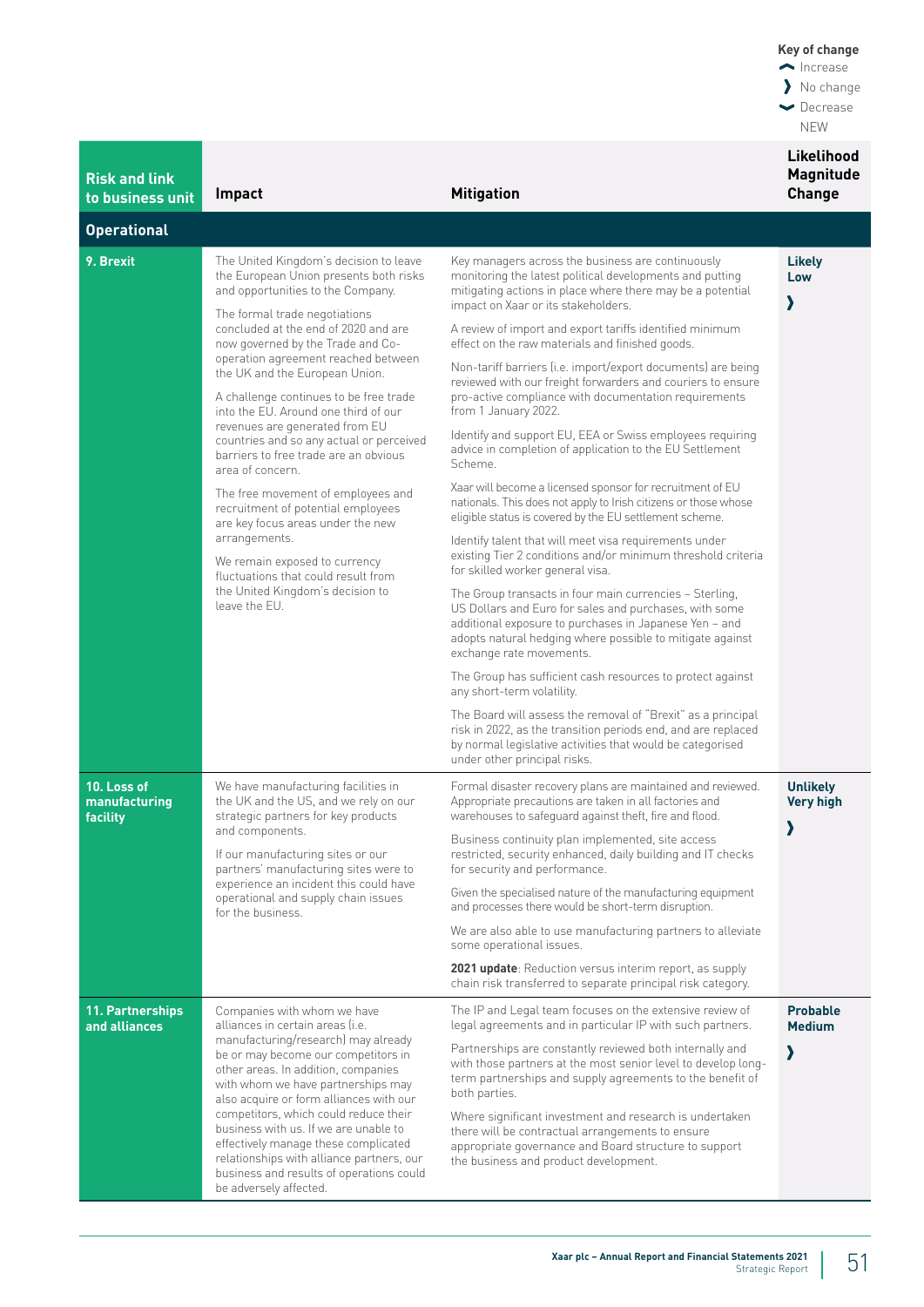| <b>Risk and link</b><br>to business unit     | <b>Impact</b>                                                                                                                                                                                                                                   | <b>Mitigation</b>                                                                                                                                                                                                                                                                                                                                                                                             | Likelihood<br>Magnitude<br><b>Change</b> |
|----------------------------------------------|-------------------------------------------------------------------------------------------------------------------------------------------------------------------------------------------------------------------------------------------------|---------------------------------------------------------------------------------------------------------------------------------------------------------------------------------------------------------------------------------------------------------------------------------------------------------------------------------------------------------------------------------------------------------------|------------------------------------------|
| <b>Operational</b>                           |                                                                                                                                                                                                                                                 |                                                                                                                                                                                                                                                                                                                                                                                                               |                                          |
| 12. Supply chain                             | The Group is dependent on retaining<br>its key suppliers and ensuring that<br>deliveries are on time and the materials<br>supplied are of appropriate quality.<br>There has been a shift from a finished<br>goods risk to a component materials | Focused on monitoring and securing continuity of supply<br>of components necessary to maintain production and the<br>supply of printheads into 2022:                                                                                                                                                                                                                                                          | <b>Likely</b><br><b>Very high</b>        |
|                                              |                                                                                                                                                                                                                                                 | We conduct regular audits of our key suppliers and in<br>addition keep large amounts of safety inventory of key<br>components, which we also regularly review.                                                                                                                                                                                                                                                | <b>NEW</b>                               |
|                                              | risk particularly where components<br>have a single source of supply.                                                                                                                                                                           | We also dual source our components where possible<br>to minimise dependency on any single supplier.                                                                                                                                                                                                                                                                                                           |                                          |
|                                              | There are challenges with the supply of<br>some key components that are used in<br>production and global logistics routes<br>have experienced some disruption.                                                                                  | Working capital investment was undertaken in 2021 to<br>secure the raw component materials required to meet<br>expected 2022 production plans.                                                                                                                                                                                                                                                                |                                          |
|                                              |                                                                                                                                                                                                                                                 | We will design new products with multiple sources of<br>components where possible, and identify alternative<br>materials to build resilience into manufacturing.                                                                                                                                                                                                                                              |                                          |
|                                              |                                                                                                                                                                                                                                                 | We will continue to diversify and localise our supply chains,<br>and investigate developing a circular manufacturing<br>approach by recovery of materials from finished goods<br>to be re-utilised in production.                                                                                                                                                                                             |                                          |
| IT.                                          |                                                                                                                                                                                                                                                 |                                                                                                                                                                                                                                                                                                                                                                                                               |                                          |
| 13. IT systems<br>and control<br>environment | COVID-19: IT network resilience and<br>access to information via hardware<br>and software capabilities.                                                                                                                                         | Appropriate testing of the network environment, new software<br>access (MS Teams) and allocation of laptops, monitors etc., to<br>enable work from home and instant communication.                                                                                                                                                                                                                            | <b>Probable</b><br><b>Medium</b>         |
|                                              | Inability to operate effectively or loss<br>of operating capability.<br>Loss of information, incurring financial                                                                                                                                | Developed and communicated a new IT Vision statement<br>and IT Strategy which are clearly aligned to our overall<br>business objectives.                                                                                                                                                                                                                                                                      | እ                                        |
|                                              | or regulatory penalties.                                                                                                                                                                                                                        | Developed a three-year IT Transformation Programme to<br>deliver the necessary enhancements to our IT infrastructure<br>and IT systems. This includes investment in moving<br>to a hybrid cloud model, strengthening the resilience<br>and security of our IT infrastructure, rationalising and<br>modernising our business systems, and re-aligning systems<br>with improved operational business processes. |                                          |
|                                              |                                                                                                                                                                                                                                                 | Consolidating more of our critical manufacturing and<br>finance processes into our Epicor ERP system and<br>delivering improved engagement with our existing and<br>potential new customers through our Salesforce based<br>CRM platform.                                                                                                                                                                     |                                          |
|                                              |                                                                                                                                                                                                                                                 | Placing increased focus on ensuring that continuity plans<br>for critical IT systems are tested and current as the IT<br>infrastructure and systems are changed.                                                                                                                                                                                                                                              |                                          |
|                                              |                                                                                                                                                                                                                                                 | Developing the IT Service Delivery maturity and increasing<br>capacity in the Group IT function.                                                                                                                                                                                                                                                                                                              |                                          |
| 14. IT<br>transformation                     | Delays in transformation project to<br>deliver the key elements of the IT<br>Strategy and achieve the Vision for IT.                                                                                                                            | Designed the IT Transformation Programme to deliver<br>the three-year plan for IT which has been generated<br>from the IT Vision and Strategy and has been aligned with<br>three-year plans from all the key operational functions                                                                                                                                                                            | <b>Unlikely</b><br><b>High</b>           |
|                                              | Inability to progress sufficiently quickly<br>to avoid disproportionate increases<br>in the operational cost base as the<br>business grows.                                                                                                     | within the business.<br>Established executive-level governance and oversight<br>for the IT Transformation activities to ensure that the                                                                                                                                                                                                                                                                       |                                          |
|                                              | Lack of alignment between business<br>processes and IT systems.                                                                                                                                                                                 | programme is adequately resourced, milestones achieved<br>and to approve key rollout decisions.                                                                                                                                                                                                                                                                                                               |                                          |
|                                              |                                                                                                                                                                                                                                                 | Undertaking real-time project delivery management and<br>assurance activities throughout the Transformation Programme.                                                                                                                                                                                                                                                                                        |                                          |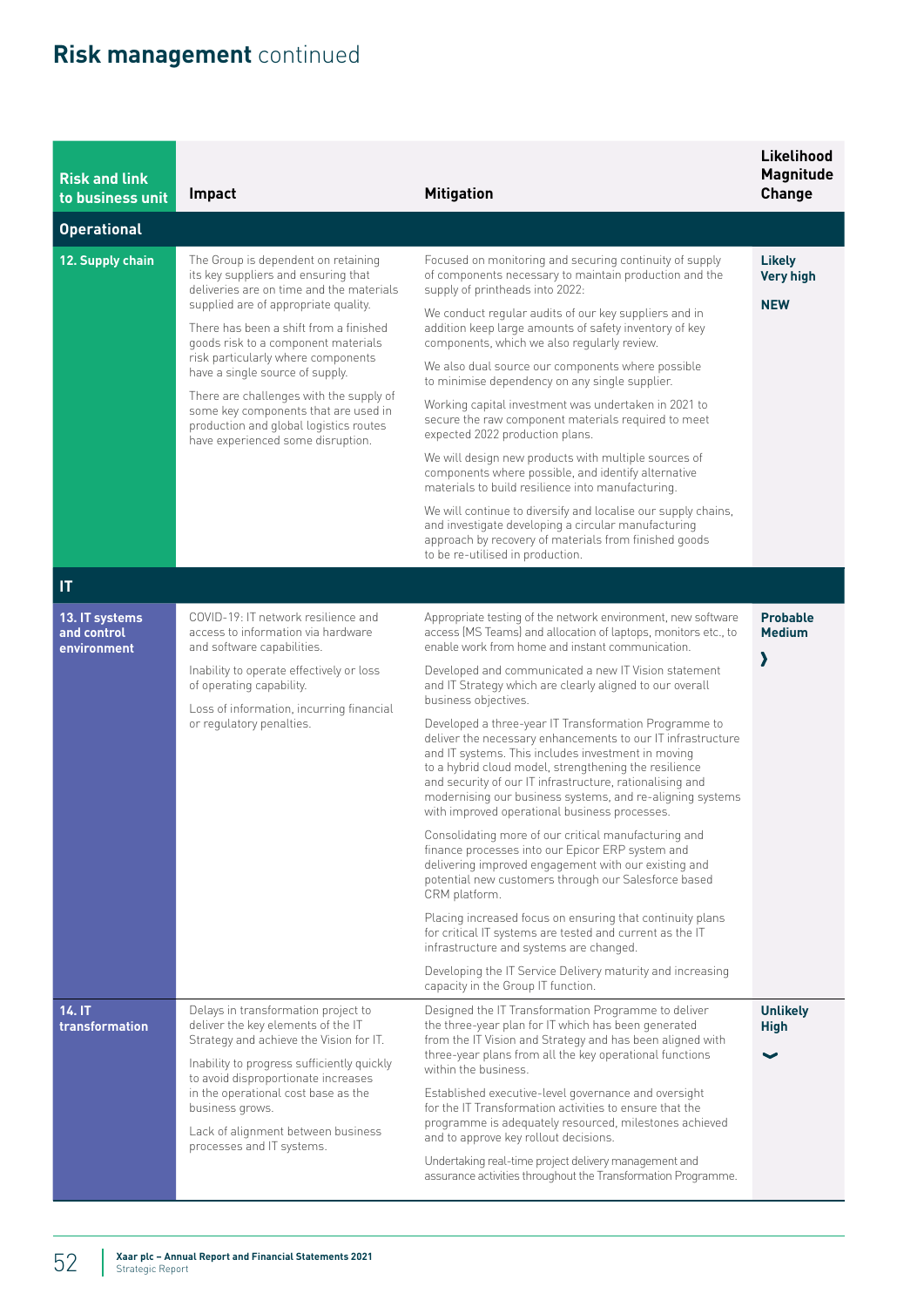| <b>Risk and link</b><br>to business unit               | Impact                                                                                                                                                                                                                     | <b>Mitigation</b>                                                                                                                                                                                                                                                                                                                                                                                                           | Likelihood<br><b>Magnitude</b><br><b>Change</b>  |
|--------------------------------------------------------|----------------------------------------------------------------------------------------------------------------------------------------------------------------------------------------------------------------------------|-----------------------------------------------------------------------------------------------------------------------------------------------------------------------------------------------------------------------------------------------------------------------------------------------------------------------------------------------------------------------------------------------------------------------------|--------------------------------------------------|
| IT                                                     |                                                                                                                                                                                                                            |                                                                                                                                                                                                                                                                                                                                                                                                                             |                                                  |
| 14. IT<br>transformation<br>continued                  |                                                                                                                                                                                                                            | 2021 update: Overall risk level reduced as a result of<br>probability being lowered. Good project delivery performance<br>in 2021 with all planned projects in the IT infrastructure<br>and IT security work streams delivered to plan. Major<br>achievement in the ERP work stream successfully delivered<br>the highest priority project to upgrade Xaar's ERP system<br>to the latest supported release of the software. | <b>Unlikely</b><br><b>High</b><br>$\checkmark$   |
| 15. Cyber threat<br>and information<br><b>security</b> | Inability to operate effectively or<br>significant loss of operating capability<br>and business disruption.<br>Unauthorised access to data, breach of                                                                      | Implemented a Multi-Factor Authentication solution<br>for VPN to reduce the likelihood of remote attacks.<br>MFA rolled out across all key systems in 2021, including<br>CRM and HR systems.                                                                                                                                                                                                                                | <b>Probable</b><br><b>Medium</b><br>$\checkmark$ |
|                                                        | information security and data protection<br>regulations incurring financial penalties<br>from regulators.                                                                                                                  | Established incident response and business contingency<br>plans were in place and have been strengthened following<br>the cyber breach in October 2020.                                                                                                                                                                                                                                                                     |                                                  |
|                                                        | Reputational impact, business disruption<br>and potential deterioration in customer<br>relationships.                                                                                                                      | Strengthened our Enterprise Backup Solution by<br>incorporating a third immutable copy of all system data<br>in a secure public cloud environment.                                                                                                                                                                                                                                                                          |                                                  |
|                                                        | Potential loss of Intellectual Property<br>or exposure of commercially sensitive<br>information.                                                                                                                           | Prioritisation of infrastructure and systems rationalisation<br>to reduce the available attack surface for malicious cyber<br>attackers.                                                                                                                                                                                                                                                                                    |                                                  |
|                                                        | Extensive resources expended in<br>responding to security incidents and<br>recovering from them. IT security<br>breaches or disruption (loss of network),<br>unauthorised access or mistaken<br>disclosure of information. | Implemented a risk-based security testing approach<br>across IT infrastructure and systems to identify ongoing<br>vulnerabilities and prioritise remediation.                                                                                                                                                                                                                                                               |                                                  |
|                                                        |                                                                                                                                                                                                                            | Inclusion of a security work stream in the IT Transformation<br>Programme, with an in-depth externally conducted IT Security<br>Assessment.                                                                                                                                                                                                                                                                                 |                                                  |
|                                                        |                                                                                                                                                                                                                            | IT Service maturity and increased capacity in the Group IT<br>function will enable us to enhance our security operations<br>capability.                                                                                                                                                                                                                                                                                     |                                                  |
|                                                        |                                                                                                                                                                                                                            | Employees are trained on the risks of phishing and best<br>practices for IT, a new training and education programme<br>for information security will be introduced in 2022.                                                                                                                                                                                                                                                 |                                                  |
|                                                        |                                                                                                                                                                                                                            | Access to information is only provided on a "need-to-know"<br>and "least privilege" basis consistent with the user's role and<br>requires the appropriate authorisation.                                                                                                                                                                                                                                                    |                                                  |
|                                                        |                                                                                                                                                                                                                            | 2021 update: Overall risk level reduced as a result of<br>probability being lowered.                                                                                                                                                                                                                                                                                                                                        |                                                  |
|                                                        |                                                                                                                                                                                                                            | Whilst the general prevalence of cyber-attacks has increased<br>during the last 12 months, we have made good progress in<br>strengthening Xaar's IT security and reducing the number of<br>vulnerabilities that malicious attackers could exploit.                                                                                                                                                                          |                                                  |
|                                                        |                                                                                                                                                                                                                            | External IT security consultants (Claranet) were engaged<br>in 2021 to perform penetration tests to assist in the<br>identification and resolution of any remaining vulnerabilities<br>in the network.                                                                                                                                                                                                                      |                                                  |
|                                                        |                                                                                                                                                                                                                            | A review will be undertaken in 2022 as to the benefits of ISO<br>27001 certification as part of the IT security stream.                                                                                                                                                                                                                                                                                                     |                                                  |
|                                                        |                                                                                                                                                                                                                            | The Board receives regular updates on the IT Transformation<br>Programme and cyber security risks. The Board will continue<br>to assess progress in the IT security stream in 2022.                                                                                                                                                                                                                                         |                                                  |
|                                                        |                                                                                                                                                                                                                            | The Board has assessed the IT security risk based on<br>the above and deferred introducing specific cyber security<br>insurance in 2021; this is subject to annual review by the Board.                                                                                                                                                                                                                                     |                                                  |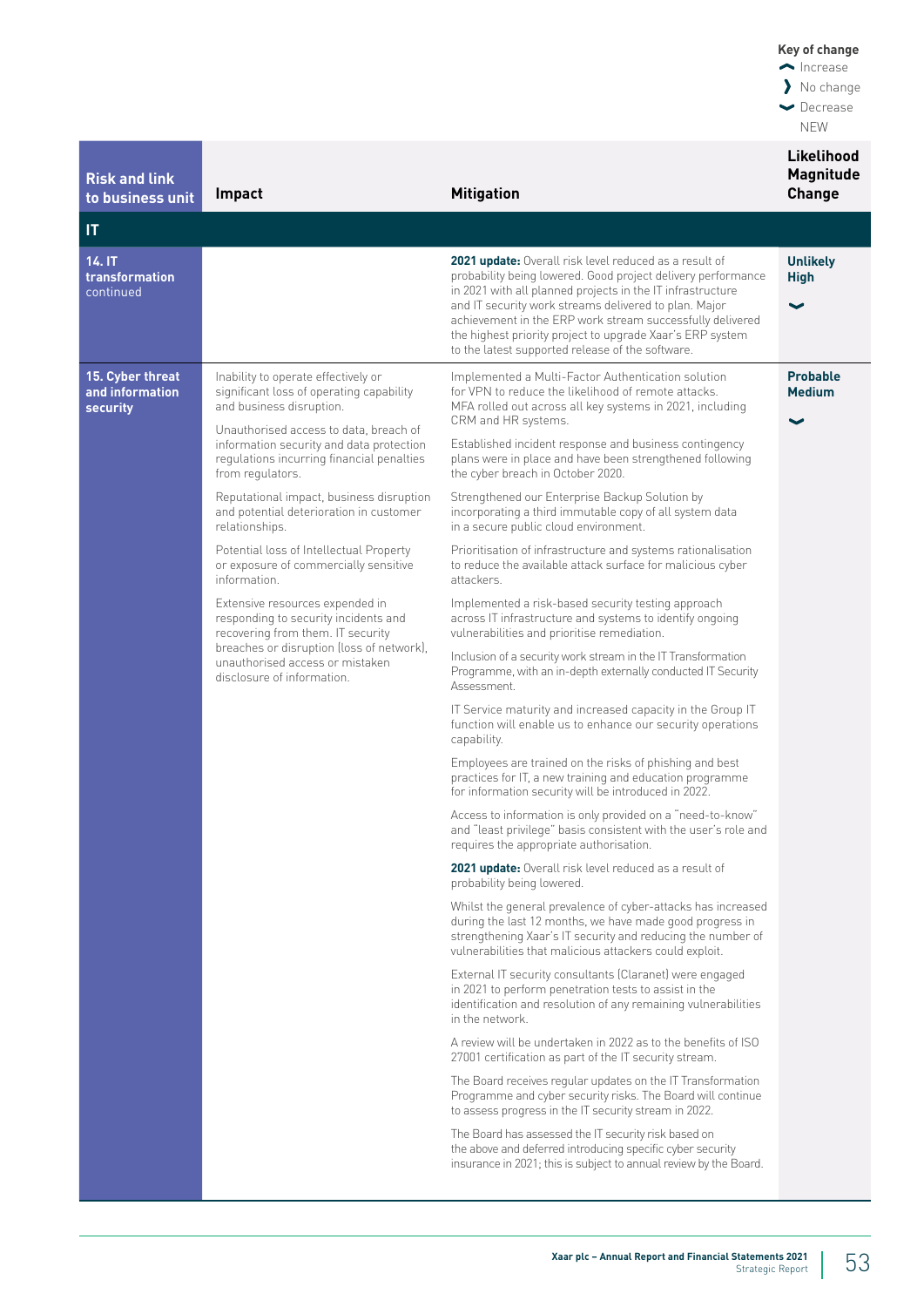| <b>Risk and link</b><br>to business unit | Impact                                                                                                                                                                                                                                                                                                                                                                                                                                                                                                                                                                      | <b>Mitigation</b>                                                                                                                                                                                                                                                                                                                             | Likelihood<br><b>Magnitude</b><br><b>Change</b> |
|------------------------------------------|-----------------------------------------------------------------------------------------------------------------------------------------------------------------------------------------------------------------------------------------------------------------------------------------------------------------------------------------------------------------------------------------------------------------------------------------------------------------------------------------------------------------------------------------------------------------------------|-----------------------------------------------------------------------------------------------------------------------------------------------------------------------------------------------------------------------------------------------------------------------------------------------------------------------------------------------|-------------------------------------------------|
| <b>Financial</b>                         |                                                                                                                                                                                                                                                                                                                                                                                                                                                                                                                                                                             |                                                                                                                                                                                                                                                                                                                                               |                                                 |
| 16. Ability to<br>access sufficient      | Our ability to access sufficient<br>capital/liquidity may restrict growth                                                                                                                                                                                                                                                                                                                                                                                                                                                                                                   | The Group has sufficient cash available for execution<br>and delivery of the strategy within agreed timescales.                                                                                                                                                                                                                               | <b>Probable</b><br><b>High</b>                  |
| capital                                  | opportunities for our organisation,<br>as well as the strategic plan and vision.<br>Significant investment is required to                                                                                                                                                                                                                                                                                                                                                                                                                                                   | The Group has implemented cost reduction actions to focus<br>resources on key initiatives and to achieve break even under<br>current volume requirements.                                                                                                                                                                                     | እ                                               |
|                                          | bring new products to market and ramp<br>up to meaningful volumes.                                                                                                                                                                                                                                                                                                                                                                                                                                                                                                          | In order to continue to fund our research and development<br>activities and to realise the full potential value of our<br>product portfolio we are seeking strategic investment<br>partners.                                                                                                                                                  |                                                 |
| 17. Customer<br>credit exposure          | The Group may offer credit terms to<br>its customers which at times could be<br>extended beyond what is considered<br>normal terms for products in early                                                                                                                                                                                                                                                                                                                                                                                                                    | This risk is mitigated by strong ongoing customer<br>relationships, close monitoring of product launches by the<br>customer in the marketplace and by credit insurance in<br>certain jurisdictions.                                                                                                                                           | <b>Probable</b><br><b>Medium</b><br>እ           |
|                                          | stages of their lifecycle. The Group is at<br>risk to the extent that a customer may<br>be unable to pay the debt on time, thus<br>impacting working capital.                                                                                                                                                                                                                                                                                                                                                                                                               | Monitor overdue receivables and manage credit limits<br>prudently. Close management of overdue debtors and use<br>of credit holds to encourage payment.                                                                                                                                                                                       |                                                 |
|                                          |                                                                                                                                                                                                                                                                                                                                                                                                                                                                                                                                                                             | The business model has moved away from a distribution<br>model, to being a direct supplier to OEM manufacturers,<br>which reduces the future risk being contained in a limited<br>number of large transactions to a wider breadth of supply<br>across a consistent sales order pipeline.                                                      |                                                 |
|                                          |                                                                                                                                                                                                                                                                                                                                                                                                                                                                                                                                                                             | New OEM customers are being onboarded with favourable<br>payment terms depending upon credit assessment and<br>review of credit history. Where there is exposure to Chinese<br>manufacturers payments in advance may be requested.                                                                                                            |                                                 |
| 18. Inventory<br>obsolescence            | Holding too much inventory increases<br>the risk of obsolescence, theft<br>and other costs of holding stock.<br>Furthermore, working capital<br>restrictions created by excess<br>inventories could affect Xaar's liquidity<br>or prevent investment in new products<br>or identified future acquisitions.<br>Conversely, too little inventory risks<br>stock outs, missed sales opportunities<br>and ultimately damage to Xaar's<br>reputation.<br>Insufficient buffers in raw materials<br>increase Xaar's exposure to supply<br>chain issues - particularly during times | Put in place appropriate stock holding policies, ensuring<br>these are reviewed frequently and change dynamically in<br>line with market/business conditions.                                                                                                                                                                                 | <b>Likely</b><br><b>Medium</b>                  |
|                                          |                                                                                                                                                                                                                                                                                                                                                                                                                                                                                                                                                                             | Identify and write off obsolete or slow moving stock items,<br>review work in progress to determine profitability of<br>contracts and revenue recognition for EPS.                                                                                                                                                                            | $\checkmark$                                    |
|                                          |                                                                                                                                                                                                                                                                                                                                                                                                                                                                                                                                                                             | In 2021 a review of inventory recorded in EPS was<br>undertaken as part of the improvements to internal<br>and management controls, leading to the non-cash<br>adjustments for writing off historic inventory values.<br>Improvements have been made to management controls<br>relating to the costing of projects and physical stock counts. |                                                 |
|                                          |                                                                                                                                                                                                                                                                                                                                                                                                                                                                                                                                                                             | Enforcing lead times for customer orders to ensure we have<br>the most accurate forecast in place as far out as possible.                                                                                                                                                                                                                     |                                                 |
|                                          | of economic uncertainty (see Brexit) or<br>health emergencies (see COVID).                                                                                                                                                                                                                                                                                                                                                                                                                                                                                                  | Continually develop forecasting techniques so that stock<br>requirements can be predicted with great accuracy.                                                                                                                                                                                                                                |                                                 |
|                                          |                                                                                                                                                                                                                                                                                                                                                                                                                                                                                                                                                                             | Ongoing supplier negotiation to reduce minimum order<br>quantities to prevent obsolescence and inflated inventory.                                                                                                                                                                                                                            |                                                 |
|                                          |                                                                                                                                                                                                                                                                                                                                                                                                                                                                                                                                                                             | To minimise the potential impact of supply chain disruption<br>arising from economic uncertainty, inventory levels for<br>components have been increased to provide sufficient<br>availability for production plans in 2022.                                                                                                                  |                                                 |
|                                          |                                                                                                                                                                                                                                                                                                                                                                                                                                                                                                                                                                             |                                                                                                                                                                                                                                                                                                                                               |                                                 |
|                                          |                                                                                                                                                                                                                                                                                                                                                                                                                                                                                                                                                                             |                                                                                                                                                                                                                                                                                                                                               |                                                 |
|                                          |                                                                                                                                                                                                                                                                                                                                                                                                                                                                                                                                                                             |                                                                                                                                                                                                                                                                                                                                               |                                                 |